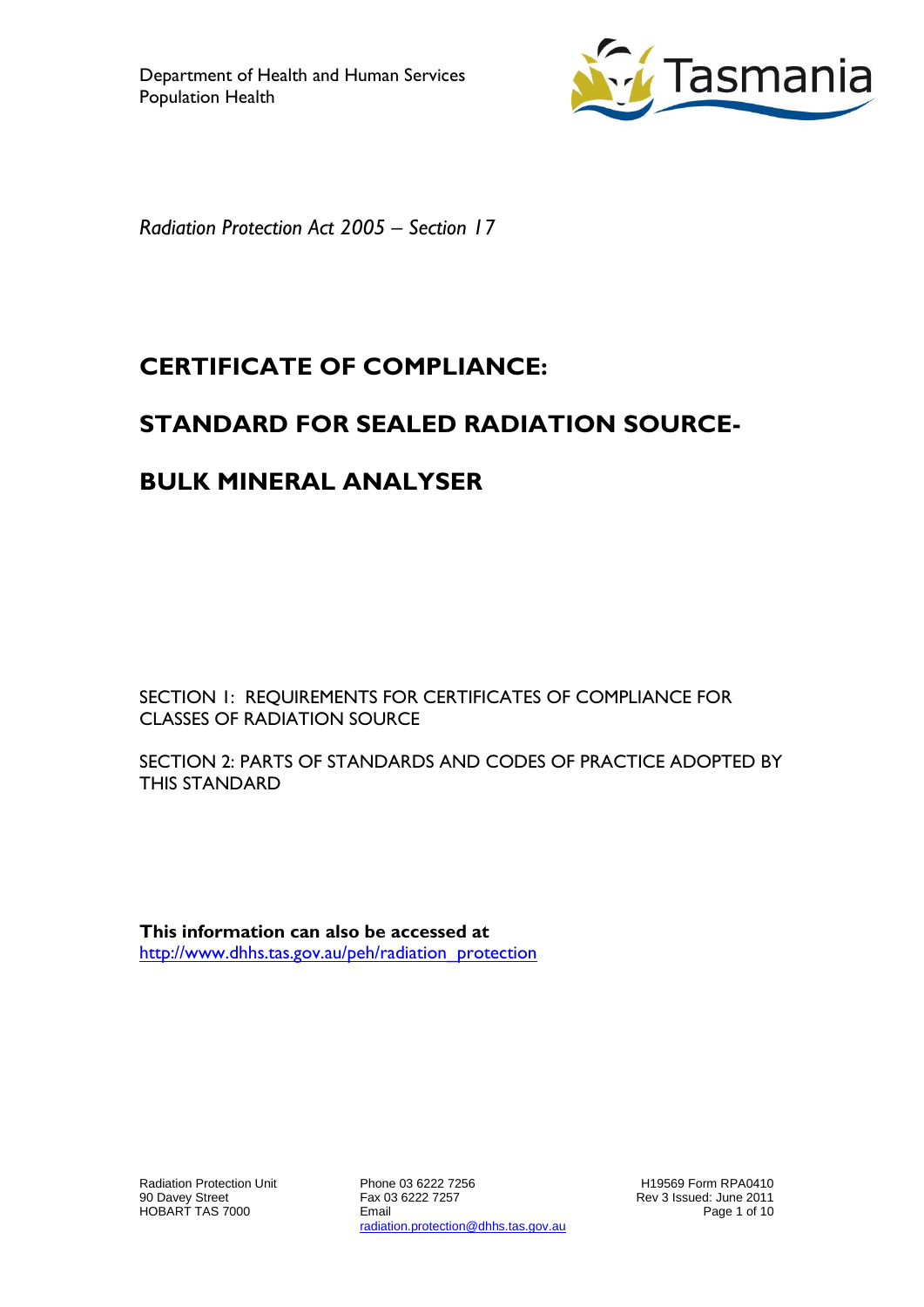### **Section 1 –** REQUIREMENTS FOR CERTIFICATES OF COMPLIANCE FOR CLASSES OF RADIATION SOURCE.

**This Standard is to be used when assessing a Radiation Source, classified by Radiation Protection Act 2005 licences as "Bulk Mineral Analyser" or "Belt Mineral Analyser" for the purpose of issuing an annual certificate of compliance.**

**Note: This standard covers analysers where there is a readily identifiable "source container" which holds the shielding material and the sealed sources, and analysers where there is no readily identifiable "source container" that performs this function. These latter types of analysers use a variety of structures to hold the sealed sources and the necessary radiation shielding.**

- **For analysers with an identifiable "source container" the requirements for the "source container" in this standard must be met.**
- **For analysers not having an easily identifiable source container it is necessary to meet the same radiation safety outcomes that a "source container" would provide by using a combination of engineered and administrative means.**

**In order for a certificate of compliance to be issued the Radiation Source must be shown to fully comply with the requirements in Section 2.**

**† Where an item was demonstrated to comply at the time of manufacture or supply,** 

**ongoing compliance for that item may be stated only if it is reasonable to assume there has been no change, modification, damage or unacceptable wear and tear to that item since the time of manufacture.** 

**The requirements in Section 2 are taken from the following:**

| RPS 13 | Code of Practice for Safe Use of Fixed Radiation Gauges (2007).      |
|--------|----------------------------------------------------------------------|
| DDC J  | Code of Practice for the Safe Transport of Padioactive Material (200 |

- *RPS 2 Code of Practice for the Safe Transport of Radioactive Material (2001) RAR Regulatory Authority Requirements – Department of Health and Human Services*
- *ISO ISO 9978: 1992 (E) International Standard* Radiation protection Sealed radioactive
- sources Leakage test methods*.*

Phone 03 6222 7256 Fax 03 6222 7257 Email radiation.protection@dhhs.tas.gov.au

H19569 Form RPA0410 Rev 3 Issued: June 2011 Page 2 of 10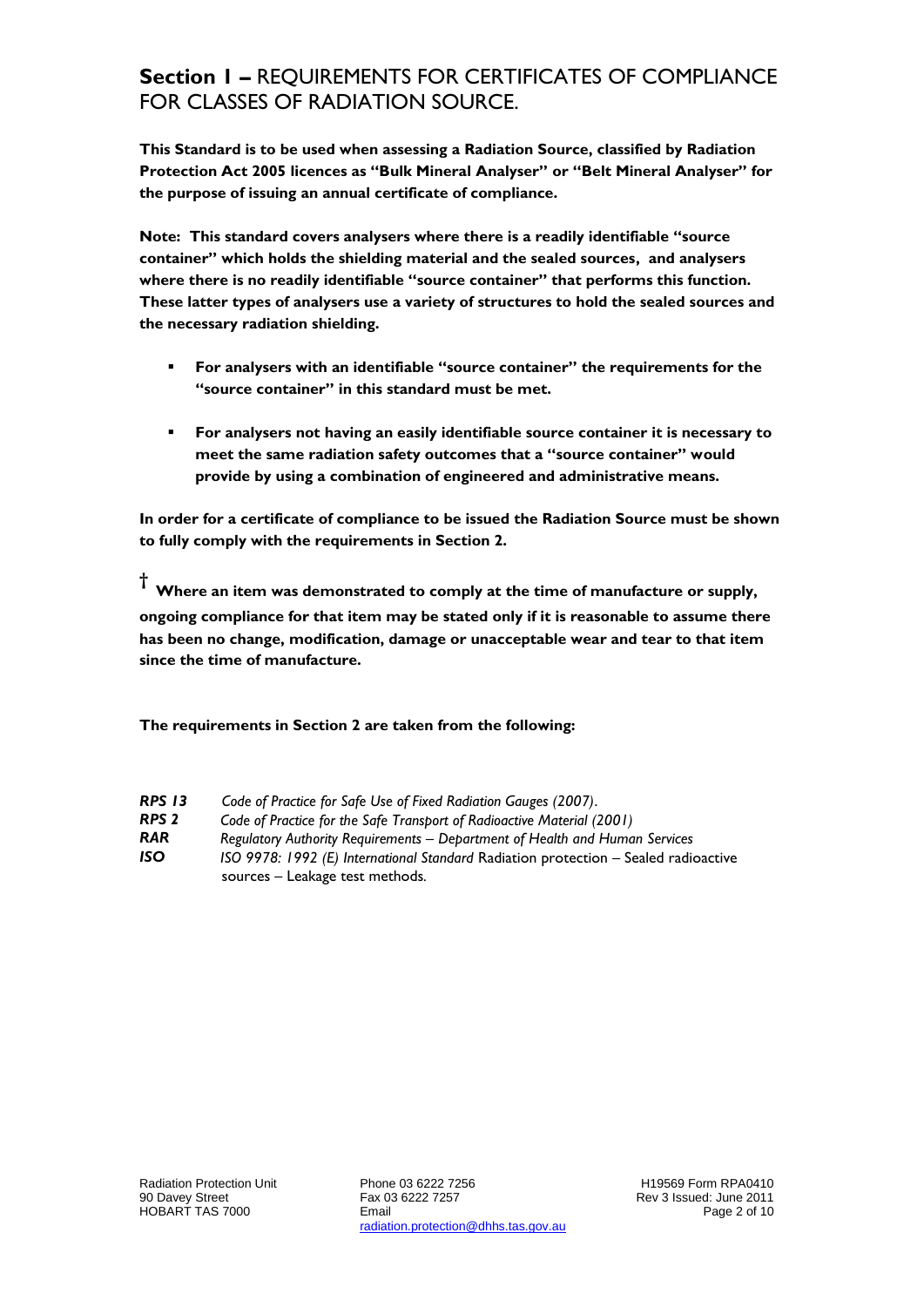#### **Section 2 –** PARTS OF STANDARDS AND CODES OF PRACTICE ADOPTED BY THIS STANDARD

| <b>ITEM</b>                | <b>Requirements</b>                                                                                                                                                                                                                                                                                                                                                                                                                                                                                                                                                                                                                                                                                                                                                                                                                                                                                                                                                                                                                                                                                                                                                                                       |
|----------------------------|-----------------------------------------------------------------------------------------------------------------------------------------------------------------------------------------------------------------------------------------------------------------------------------------------------------------------------------------------------------------------------------------------------------------------------------------------------------------------------------------------------------------------------------------------------------------------------------------------------------------------------------------------------------------------------------------------------------------------------------------------------------------------------------------------------------------------------------------------------------------------------------------------------------------------------------------------------------------------------------------------------------------------------------------------------------------------------------------------------------------------------------------------------------------------------------------------------------|
| <b>Radioactive Sources</b> |                                                                                                                                                                                                                                                                                                                                                                                                                                                                                                                                                                                                                                                                                                                                                                                                                                                                                                                                                                                                                                                                                                                                                                                                           |
| Only appropriate sources   | Radioactive material used in a bulk mineral analyser must be<br>appropriate for the particular application, with regard to its<br>activity, half-life, energy and type of radiations emitted.<br>RPS 13 B1.1 (a)                                                                                                                                                                                                                                                                                                                                                                                                                                                                                                                                                                                                                                                                                                                                                                                                                                                                                                                                                                                          |
| Toxicity <sup>T</sup>      | The radioactive source must not be a radioactive material of<br>high committed effective dose per unit of intake activity (Sv Bq <sup>-</sup><br><sup>1</sup> ), such as those listed below, unless:<br>(i) it is necessary for the production of neutron radiation for<br>the particular gauging use; or<br>(ii) a radioactive material of low committed effective dose per<br>unit of intake activity, that produces radiation of the required<br>type and energy for the particular gauging application, is<br>unavailable or is otherwise impracticable for use as the source.<br>Radioactive materials of high committed effective dose<br>per unit of intake:<br><sup>210</sup> Pb, <sup>210</sup> Po, <sup>226</sup> Ra, <sup>228</sup> Ra, <sup>227</sup> Ac, <sup>228</sup> Th, <sup>230</sup> Th, <sup>231</sup> Pa, <sup>232</sup> U, <sup>233</sup> U, <sup>234</sup> U,<br><sup>237</sup> Np, <sup>238</sup> Pu, <sup>239</sup> Pu, <sup>240</sup> Pu, <sup>241</sup> Pu, <sup>242</sup> Pu, <sup>241</sup> Am, <sup>243</sup> Am, <sup>242</sup> Cm, <sup>243</sup> Cm,<br><sup>244</sup> Cm, <sup>245</sup> Cm, <sup>246</sup> Cm, <sup>249</sup> Cf, <sup>250</sup> Cf, <sup>252</sup> Cf |
|                            | RPS 13 B1.1 (b)<br>The radioactive material must be in a chemical and physical                                                                                                                                                                                                                                                                                                                                                                                                                                                                                                                                                                                                                                                                                                                                                                                                                                                                                                                                                                                                                                                                                                                            |
| Chemical and physical form | form that, throughout the projected useful life of the bulk<br>mineral analyser in which it is used, will minimise:<br>(i) corrosion and build up of internal pressure; and<br>(ii) dispersal and solubility of the radioactive material if the<br>source capsule is ruptured.<br>RPS 13 B 1.1 (c)                                                                                                                                                                                                                                                                                                                                                                                                                                                                                                                                                                                                                                                                                                                                                                                                                                                                                                        |
| Minimum activity           | The radioactive material must not have an activity that is<br>greater than necessary to ensure that the bulk mineral analyser<br>operates effectively during its projected useful life and the<br>activity will depend on the:<br>(i) effective radiation path length between the source and<br>detector; and<br>(ii) detector sensitivity and the proposed conditions of its use,<br>where an allowance may be made for a 25% loss of detection<br>sensitivity during the lifetime of the bulk mineral analyser; and<br>(iii) shielding effects of intra-beam material; and<br>(iv) half-life of the radioactive material used.<br>RPS 13 B 1.1 (d)                                                                                                                                                                                                                                                                                                                                                                                                                                                                                                                                                      |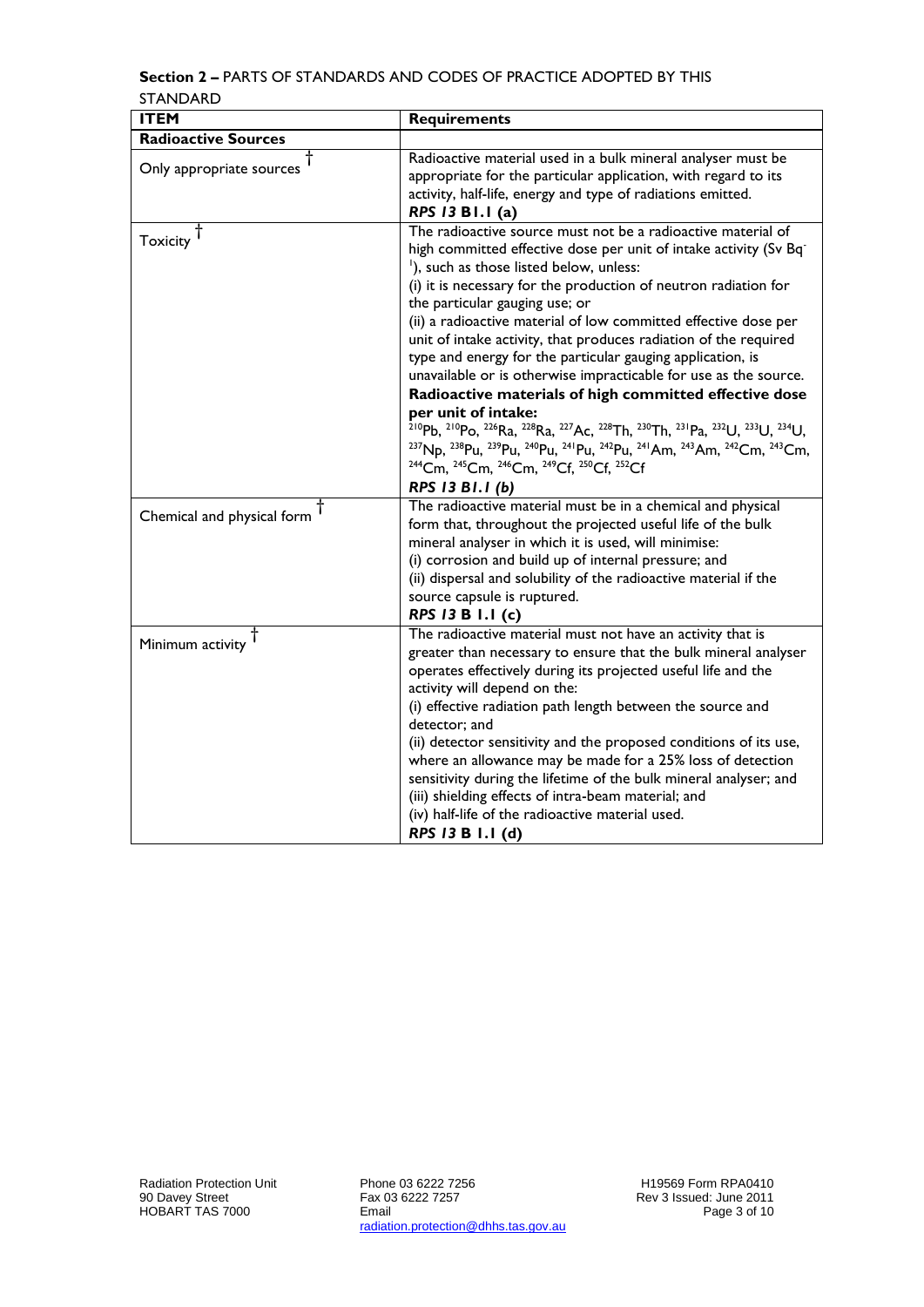| Radioactive source encapsulation | Each radioactive source used in an analyser must be:<br>(a) a sealed source of durable design and construction; and                                                                                                                                   |
|----------------------------------|-------------------------------------------------------------------------------------------------------------------------------------------------------------------------------------------------------------------------------------------------------|
|                                  | (b) readily identifiable by use of appropriate markings and                                                                                                                                                                                           |
|                                  | documentation.                                                                                                                                                                                                                                        |
|                                  | <b>RPS 13 B 2.1</b>                                                                                                                                                                                                                                   |
|                                  | The form and working life of each source used in an analyser<br>must be suitable for:                                                                                                                                                                 |
|                                  | (a) the particular application; and                                                                                                                                                                                                                   |
|                                  | (b) the useful life of the bulk mineral analyser; and                                                                                                                                                                                                 |
|                                  | (c) environmental conditions of its use.                                                                                                                                                                                                              |
|                                  | <b>RPS 13 B2.2</b>                                                                                                                                                                                                                                    |
|                                  | The outermost capsule of a radioactive source that is used in<br>an analyser (located inside a source container) must satisfy the<br>American National Standard N 452.1977 (NBS Handbook 126)<br>if the source pre dates 2000.<br><b>RPS 13 B 2.4</b> |
|                                  | For radioactive sources post 2000 they must satisfy ISO<br>(International Standard) 2919-1999(E); Note: A radioactive<br>source that complies with the 'special form' design and test<br>requirements of the IAEA (International Atomic Energy        |
|                                  | Agency) would satisfy the ISO test requirements.<br><b>RAR</b>                                                                                                                                                                                        |

| Analysers having an identifiable source container   |                                                                                                                                                                                                                                                                                                                                                                                                          |
|-----------------------------------------------------|----------------------------------------------------------------------------------------------------------------------------------------------------------------------------------------------------------------------------------------------------------------------------------------------------------------------------------------------------------------------------------------------------------|
| Construction requirements for a<br>source container |                                                                                                                                                                                                                                                                                                                                                                                                          |
| Shielding with depleted uranium                     | Radiation source containment that incorporates depleted<br>uranium in its construction must be durably marked to:<br>(a) warn of the presence of depleted uranium; and<br>(b) indicate the quantity incorporated; and<br>(c) provide information on the relevant physical (i.e. may<br>spontaneously catch fire when finely divided) and radiological<br>safety requirements.<br><b>RPS 13 C1.1</b>      |
| Useful beam aperture                                | The useful beam aperture in the shielded container for a<br>radioactive source must be limited to a size no larger than<br>necessary for the effective operation of the analyzer.<br><b>RPS 13 C1.2</b>                                                                                                                                                                                                  |
| Collimator requirements                             | Where a collimator insert or diaphragm is required to limit the<br>size of the useful beam, such a modification must:<br>(a) only be fitted by the manufacturer or authorised service<br>representative; and<br>(b) not interfere with the effective operation of the analyser;<br>and<br>(c) not reduce the shielding properties or other safety features<br>of the containment.<br><b>RPS 13 C 1.3</b> |
| Means for terminating exposure                      | The analyser must be fitted with:<br>(a) a shutter; or<br>(b) a means of moving the source to a safe position; or<br>(c) a means of de-energising the radiation source.<br><b>RPS 13 C 1.4</b>                                                                                                                                                                                                           |
| Monitoring on a continuously moving<br>line.        | If the analyser is on a continuously moving line there must be a<br>means of restricting access to the primary radiation field when<br>the line stops moving.<br><b>RAR</b>                                                                                                                                                                                                                              |

Phone 03 6222 7256 Fax 03 6222 7257 Email radiation.protection@dhhs.tas.gov.au

H19569 Form RPA0410 Rev 3 Issued: June 2011 Page 4 of 10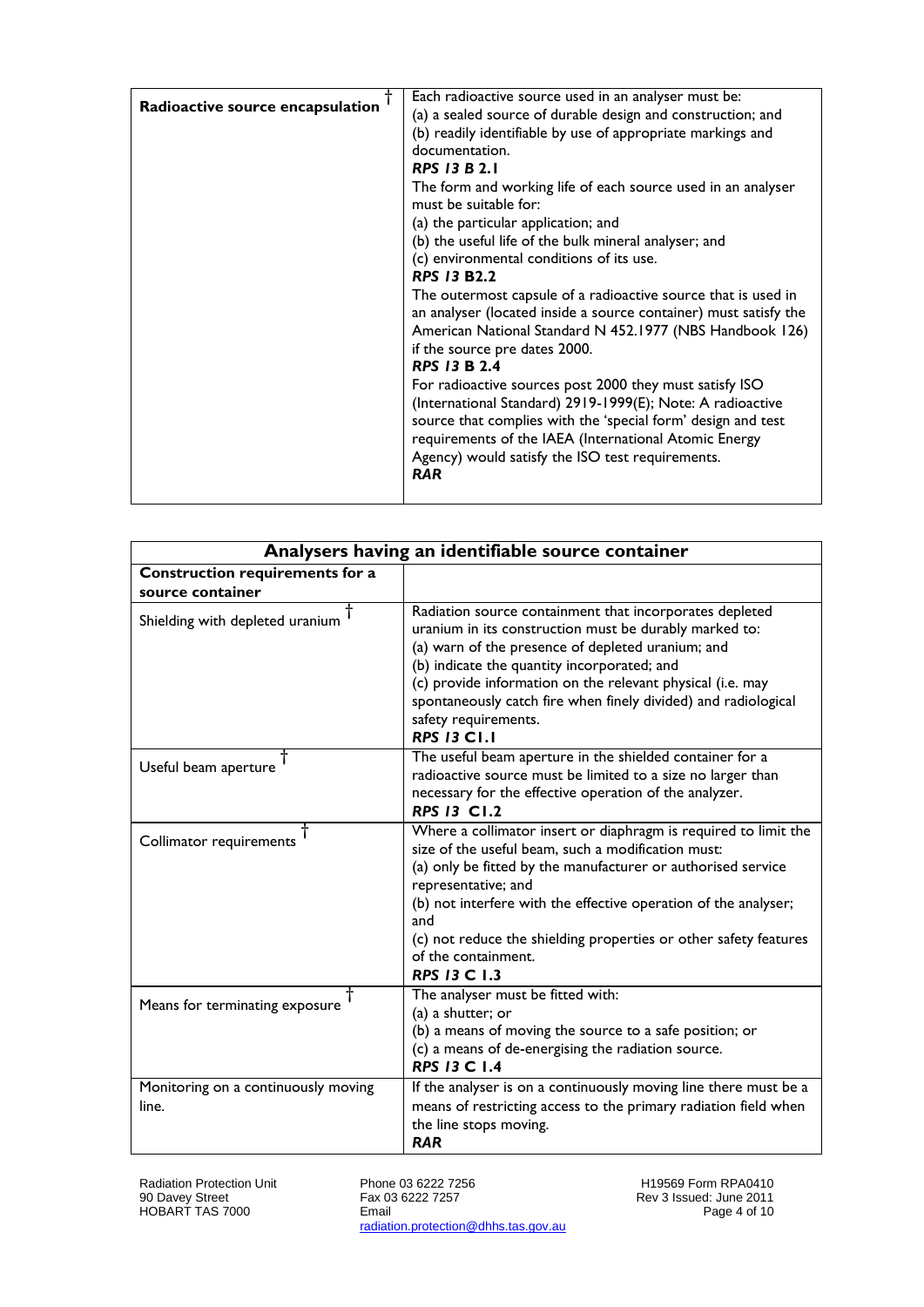| Indication of beam on/off                                                                   | The source container must be designed so that whenever the<br>shutter or source control mechanism is in either the 'beam on'<br>or 'beam off' position, the beam condition is clearly and<br>unambiguously indicated.                                                                                                                                                                                                                                                                                    |
|---------------------------------------------------------------------------------------------|----------------------------------------------------------------------------------------------------------------------------------------------------------------------------------------------------------------------------------------------------------------------------------------------------------------------------------------------------------------------------------------------------------------------------------------------------------------------------------------------------------|
|                                                                                             | <b>RPS 13 C1.6</b>                                                                                                                                                                                                                                                                                                                                                                                                                                                                                       |
| Protection and operation of beam on/off<br>indicator.                                       | The beam condition indicator must be protected against<br>mechanical damage<br>and:<br>(a) where the indicator is mechanical, the 'beam on' and 'beam<br>off markings must be of a type that cannot be readily obscured<br>by dust, precipitation, corrosion or paint; or<br>(b) where the indicator is electrical, it must:<br>(i) include separate lamps or signals to indicate the<br>'beam on' and 'beam off' conditions; and<br>(ii) be designed to be fail safe in the event of a lamp<br>failure. |
|                                                                                             | <b>RPS 13 C1.7</b>                                                                                                                                                                                                                                                                                                                                                                                                                                                                                       |
| <b>Exposure rates</b>                                                                       | When the source container is loaded with the source of<br>greatest activity for which it is designed, the radiation level<br>must not exceed 500 µSv/h at any point 5 cm from the<br>external surface and 10 µSv/h at any point 1 metre from its<br>surface. Determination of these radiation levels are to be<br>made with the shutter or source control mechanism in the<br>beam off position.<br><b>RPS 13 C2.3</b>                                                                                   |
| Source container resistant to heat                                                          | The analyser must be designed so that any primary shielding<br>material, which has a melting point of less than 800 C, used in<br>its construction:<br>(a) is entirely sealed within a durable metal vessel that has a<br>melting point of more than 800 C; and<br>(b) maintains the required effectiveness of the primary shield if<br>the shielding material is in a molten state.<br>RPS 13 C2.4 (a), (b), (c)                                                                                        |
| Temperature variation while source<br>container is in use                                   | The source container must be designed to withstand variations<br>of temperature to which it may be subjected in use, without<br>deterioration either of containment or ease of operation of the<br>shutter or source control mechanism that may be fitted; and<br>with due consideration given to brittle fracture of the materials<br>used.<br>RPS 13 C 1.8 (a) (d)                                                                                                                                     |
| Lifting attachments for the source<br>container <sup>†</sup>                                | The source container must be designed so that when any<br>incorporated lifting attachments are used in the intended<br>manner, they do not impose damaging stresses on the<br>structure of the source container, shielded tube housing or<br>shielded enclosure.<br>RPS 13 C 1.8 (b)                                                                                                                                                                                                                     |
| Quality of welding and brazing used in<br>constructing the source container                 | Any welded, brazed or similar joint must be in accordance<br>with published standards (AS2205.1 to AS2205.10)<br>RPS 13 C 1.9                                                                                                                                                                                                                                                                                                                                                                            |
| Damage to the source container from<br>vibration, acceleration and vibrational<br>resonance | The source container must be designed and constructed so<br>that it can withstand the effects of all vibrations, acceleration<br>and vibration resonance likely to arise during its use, without<br>damage, or reduction in ease of operation of the shutter,<br>where fitted, or source control mechanism.<br>RPS 13 C 1.8 (c)                                                                                                                                                                          |
| Compatibility of materials used in                                                          | The source container must be constructed of materials that:                                                                                                                                                                                                                                                                                                                                                                                                                                              |
| constructing the source container $T$                                                       | (a) are physically and chemically compatible with each other<br>and, where applicable, the materials of the radioactive sources                                                                                                                                                                                                                                                                                                                                                                          |
| <b>Radiation Protection Unit</b><br>90 Davey Street<br>HOBART TAS 7000<br>Email             | Phone 03 6222 7256<br>H19569 Form RPA0410<br>Fax 03 6222 7257<br>Rev 3 Issued: June 2011<br>Page 5 of 10                                                                                                                                                                                                                                                                                                                                                                                                 |

radiation.protection@dhhs.tas.gov.au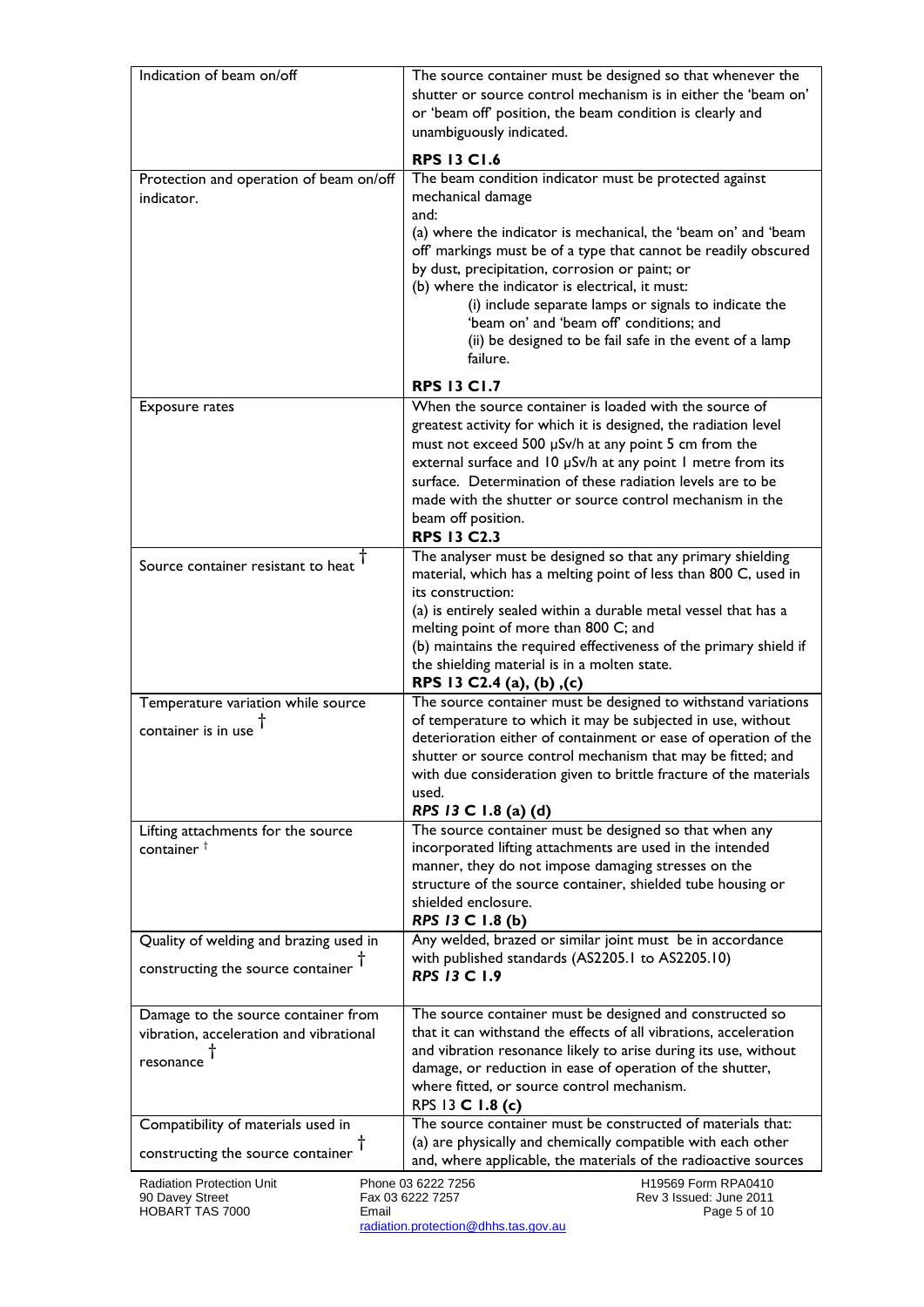| Manual and mechanical handling for the                              | that it is designed to contain; and<br>(b) can withstand the effects of prolonged irradiation without<br>significant deterioration of any physical properties necessary<br>for the safety of the bulk mineral analyser; and<br>(c) are resistant to corrosion or other physical or structural<br>damage which may occur during the use, transport and storage<br>of the bulk mineral analyser.<br><b>RPS 13 C 1.10</b><br>The source container must be provided with features to                                                                                         |
|---------------------------------------------------------------------|--------------------------------------------------------------------------------------------------------------------------------------------------------------------------------------------------------------------------------------------------------------------------------------------------------------------------------------------------------------------------------------------------------------------------------------------------------------------------------------------------------------------------------------------------------------------------|
| source container                                                    | maintain safe:<br>(a) manual handling, if it has a gross mass of 10 kilograms to 50<br>kilograms; or<br>(b) mechanical handling, if it has a gross mass of greater than 50<br>kilograms.<br><b>RPS 13 C 1.11</b>                                                                                                                                                                                                                                                                                                                                                         |
| <b>Shutter</b>                                                      | A shutter or source control mechanism must be fitted.<br><b>RAR</b>                                                                                                                                                                                                                                                                                                                                                                                                                                                                                                      |
|                                                                     | The shutter or source control mechanism and the associated<br>mechanism for its operation, must be designed, constructed<br>and, if necessary, protected by a rugged covering, so that its<br>operation is not adversely affected by corrosive substances,<br>dust, moisture, other contaminants, vibration or heat, to which<br>it may be exposed during its projected useful life.<br><b>RPS 13 C2.1</b>                                                                                                                                                               |
| Mechanism to withstand tests of Annex<br>III and dust and corrosion | The shutter or source control mechanism, if fitted to the<br>source container, and the associated mechanism for manual or<br>power operation must be designed and constructed or encased<br>in a protective enclosure that they are adequate if subjected to<br>the relevant tests in Annex III to satisfy the test requirements<br>given there and their operation is not adversely affected by<br>corrosion, dust, moisture, vibration or heat that may be<br>present in the immediate environment of the analyser during its<br>projected life.<br><b>NHMRC 3.1.2</b> |
| Lockable Shutter                                                    | The shutter or source control mechanism must be:<br>(a) provided with an effective lock so that it can be secured in<br>the 'beam off' position; and<br>(b) designed so that it cannot be locked in the 'beam on'<br>position.<br>RPS 13 C2.2 (a), (b)                                                                                                                                                                                                                                                                                                                   |
| Quality of locks                                                    | Locks required for fitting to source containers must be so<br>designed, constructed and mounted that they:<br>(a) forcible interference using common hand tools; and<br>(b) key cylinder picking.<br><b>RPS 13 C1.15</b>                                                                                                                                                                                                                                                                                                                                                 |
| Labels and markings required on<br>the source container             | Each label located on gauge be must be made of a material that<br>can withstand the long-term effects of corrosion and general<br>exposure to the environment in which it is to be used.<br><b>RPS 13 C 1.14</b>                                                                                                                                                                                                                                                                                                                                                         |
| Marked with trefoil and CAUTION or<br><b>WARNING</b>                | The source container must be durably marked with a legibly<br>stamped or engraved label incorporating the trefoil radiation<br>hazard symbol followed by words of the general form:<br>"Radiation Source, Bulk Mineral Analyser".<br><b>RPS 13 C 1.12</b><br>The symbol and markings on the label specified above must be<br>black on a yellow background.<br><b>RPS 13 C 1.13</b>                                                                                                                                                                                       |

Phone 03 6222 7256 Fax 03 6222 7257 Email radiation.protection@dhhs.tas.gov.au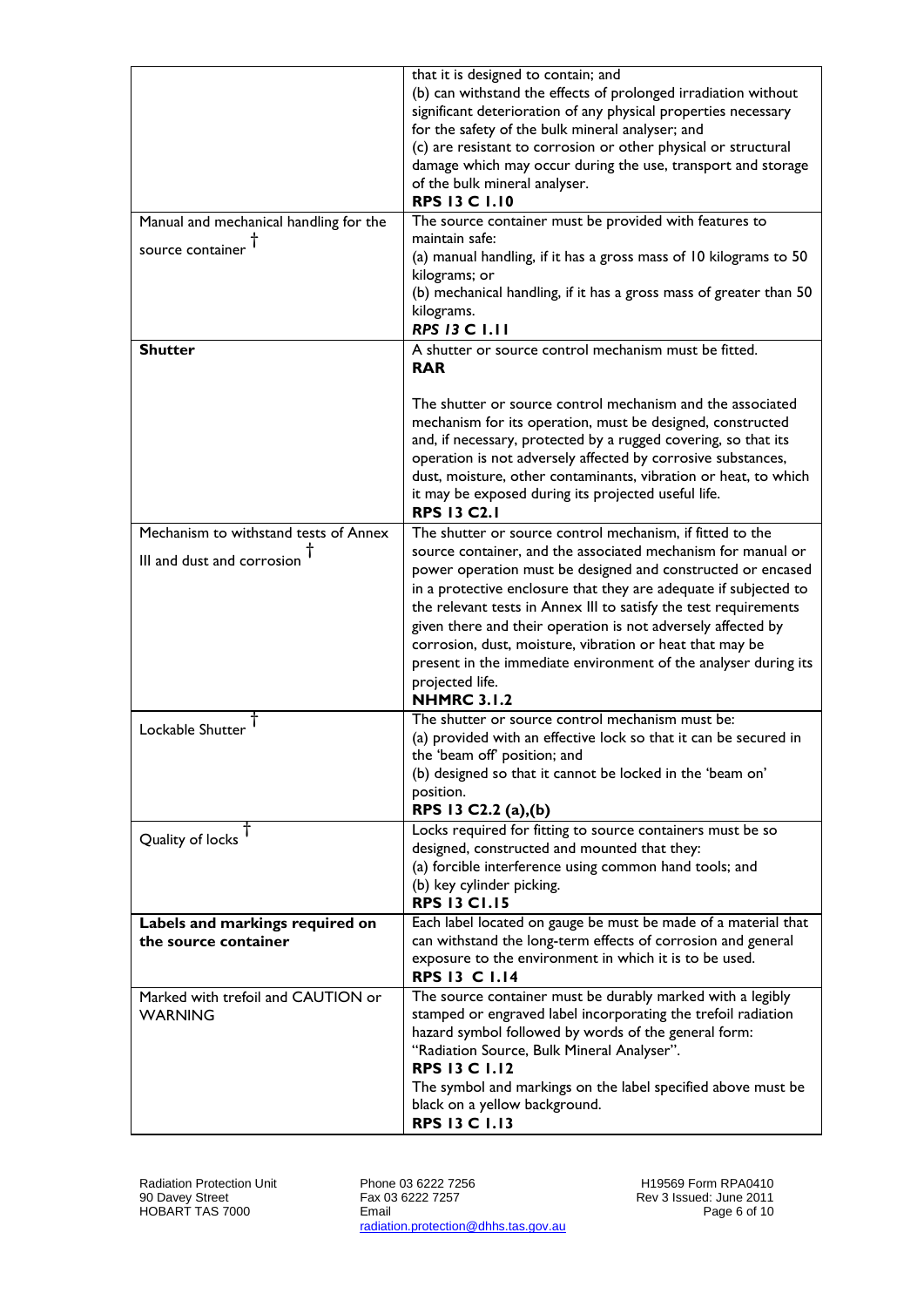| Information required on the durable | The durable label on the analyser must be of the form:                                                                                                                                                                                                                                                                                                                                                                                                                                                                                                                                                                              |
|-------------------------------------|-------------------------------------------------------------------------------------------------------------------------------------------------------------------------------------------------------------------------------------------------------------------------------------------------------------------------------------------------------------------------------------------------------------------------------------------------------------------------------------------------------------------------------------------------------------------------------------------------------------------------------------|
| label                               |                                                                                                                                                                                                                                                                                                                                                                                                                                                                                                                                                                                                                                     |
|                                     | RADIATION SOURCE<br><b>FIXED RADIATION GAUGE</b><br>MANUFACTURED BY THE<br>SERIAL No.   MODEL No.  <br>DATE OF MANUFACTURE:<br><b>MAX DOSE RATE AT ONE METRE</b><br>DATE DOSE RATE MEASURED F<br><b>RADIOACTIVE SOURCE</b><br><b>RADIOACTIVE MATERIAL</b><br>ACTIVITY  <br>DATE<br>SUPPLIED BY<br>SERIAL No.<br>MODEL No.<br><b>ISO CLASS No.</b>                                                                                                                                                                                                                                                                                   |
|                                     | and contain the following information:                                                                                                                                                                                                                                                                                                                                                                                                                                                                                                                                                                                              |
| Test for non fixed contamination    | (a) manufacturer name, model and serial number of the bulk<br>mineral analyser and/or container; and<br>(b) name and address of the source supplier and/or<br>manufacturer; and<br>(c) name of the radioactive material; and<br>(d) model and serial number of the radioactive source; and<br>(e) ISO class number of the radioactive source; and<br>(f) original activity of the radioactive source and date the<br>activity was measured; and<br>(g) maximum radiation dose rate at one metre from the<br>surface of the source container (with all shutters closed) and<br>date this measurement was made.<br><b>RPS 13 C2.5</b> |
|                                     |                                                                                                                                                                                                                                                                                                                                                                                                                                                                                                                                                                                                                                     |
|                                     | The source housing is to be wipe tested and non fixed<br>contamination levels must not exceed those specified for<br>transport in <b>RPS 2</b>                                                                                                                                                                                                                                                                                                                                                                                                                                                                                      |
| Preventative maintenance            | Inspection of the source container must ensure all control<br>mechanisms, including the shutter or source control<br>mechanism, operate properly<br>RAR                                                                                                                                                                                                                                                                                                                                                                                                                                                                             |

<sup>&</sup>lt;sup>1</sup> WIPE TEST is based on taking with wet or dry tissue possible radioactive contamination from source surface. The tissue may be wetted with water,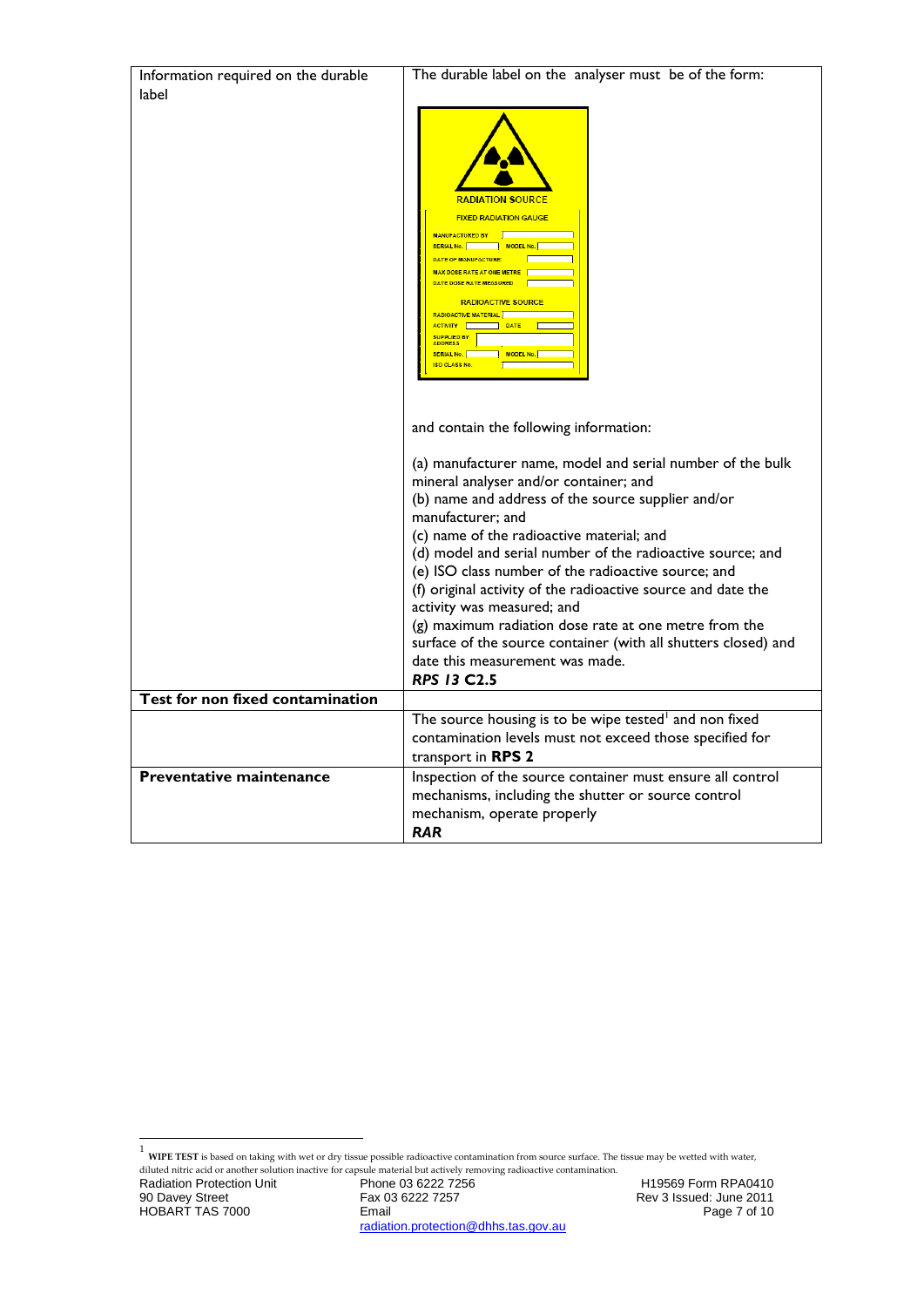| Analyser without an identifiable source container                                          |                                                                                                                                                                                                                                                                                                                                                                                                                                                                                                                                                                                                                  |
|--------------------------------------------------------------------------------------------|------------------------------------------------------------------------------------------------------------------------------------------------------------------------------------------------------------------------------------------------------------------------------------------------------------------------------------------------------------------------------------------------------------------------------------------------------------------------------------------------------------------------------------------------------------------------------------------------------------------|
| Exposure rates                                                                             | When the analyser is loaded with the source of greatest activity<br>for which it is designed, the radiation level must not exceed 500<br>µSv/h at any point 5 cm from the external surface and 10 µSv/h<br>at any point I metre from its surface. Determination of these<br>radiation levels are to be made with the shutter or source<br>control mechanism in the beam off position.<br><b>RPS 13 C2.3</b>                                                                                                                                                                                                      |
| Effect of Heat                                                                             | Loss of radiation shielding in the event of a fire must not lead to<br>radiation exposure rates in potentially occupied areas exceeding<br>10 uSv/h from the sealed sources.<br>Note: for this type of analyser a combination of<br>administrative/engineering features employed for the<br>installation of the analyser are an acceptable means of<br>complying with this requirement. For example physical<br>barriers and or signage. While this requirement does<br>not strictly relate to the design of the analyser,<br>compliance that these measures are in place must be<br>demonstrated.               |
|                                                                                            | RAR.                                                                                                                                                                                                                                                                                                                                                                                                                                                                                                                                                                                                             |
| Temperature variation while the<br>analyser is in use <sup>1</sup>                         | The analyser must be designed to withstand variations of<br>temperature to which it may be subjected in use, without<br>deterioration either of containment or ease of operation of the<br>shutter or source control mechanism that may be fitted; and<br>with due consideration given to brittle fracture of the materials<br>used.<br>RPS 13 C 1.8 (a) (d)                                                                                                                                                                                                                                                     |
| Quality of welding and brazing used in<br>constructing the analyser <sup>T</sup>           | Any welded, brazed or similar joint must be in accordance with<br>published standards (AS2205.1 to AS2205.10)<br><b>RPS 13 C 1.9</b>                                                                                                                                                                                                                                                                                                                                                                                                                                                                             |
| Damage to analyser from vibration,<br>acceleration and vibrational resonance. <sup>†</sup> | The analyser must be designed and constructed so that it can<br>withstand the effects of all vibrations, acceleration and vibration<br>resonance likely to arise during its use, without damage, or<br>reduction in ease of operation of the shutter, where fitted, or<br>source control mechanism.<br>RPS 13 C 1.8 (c)                                                                                                                                                                                                                                                                                          |
| Compatibility of materials used in<br>constructing the analyser.                           | The analyser must be constructed of materials that:<br>(a) are physically and chemically compatible with each other and,<br>where applicable, the materials of the radioactive sources that it<br>is designed to contain; and<br>(b) can withstand the effects of prolonged irradiation without<br>significant deterioration of any physical properties necessary for<br>the safety of the bulk mineral analyser; and<br>(c) are resistant to corrosion or other physical or structural<br>damage which may occur during the use, transport and storage<br>of the bulk mineral analyser.<br><b>RPS 13 C 1.10</b> |
| Monitoring on a continuously moving<br>line.                                               | If the analyser is on a continuously moving line there must be a<br>means of restricting access to the primary radiation field when<br>the line stops moving.<br><b>RAR</b>                                                                                                                                                                                                                                                                                                                                                                                                                                      |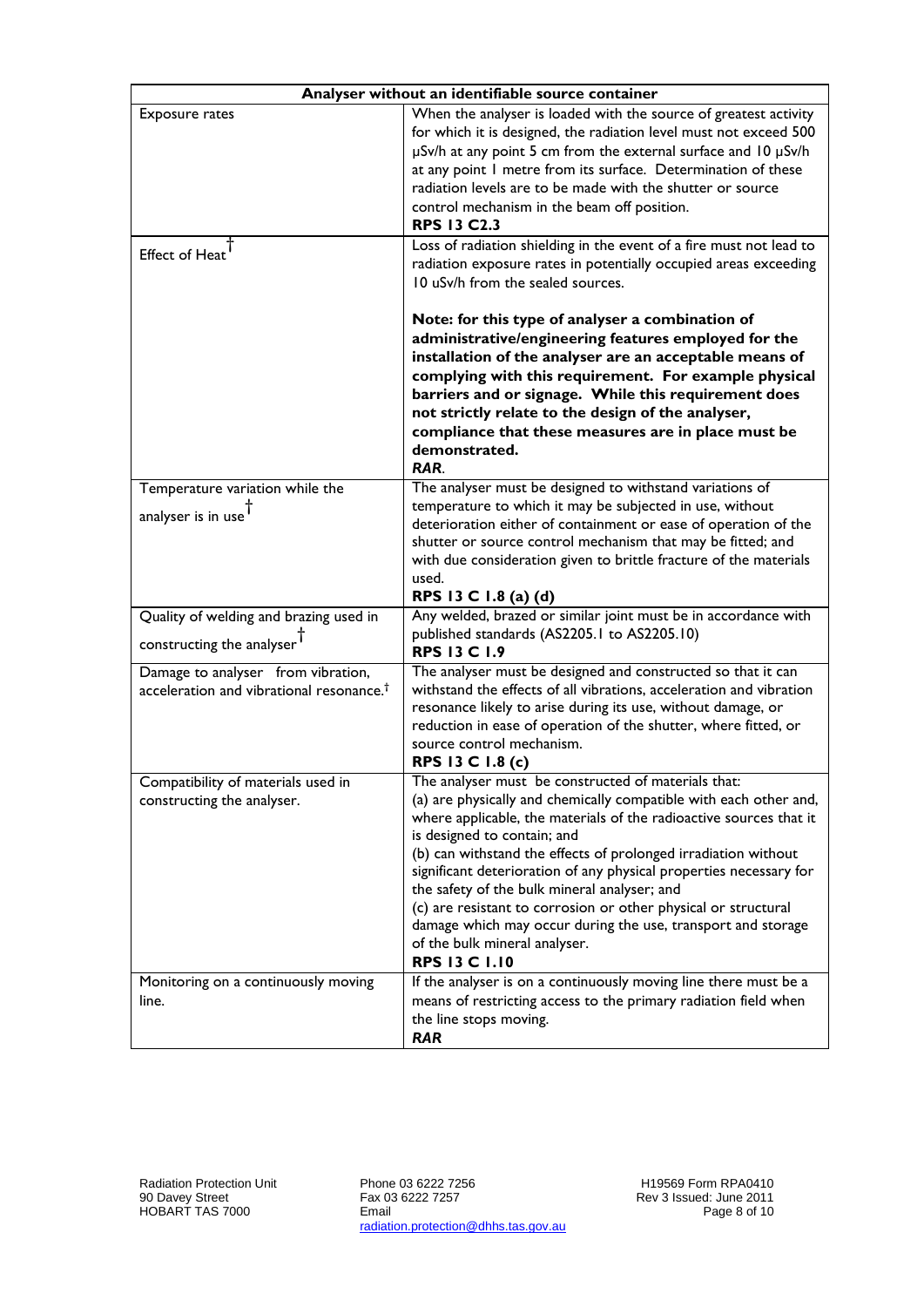| Labels and markings required on     | Each label located on the analyser be must be made of a                                                                                                                                                                                                                                                                                                                                                                                        |
|-------------------------------------|------------------------------------------------------------------------------------------------------------------------------------------------------------------------------------------------------------------------------------------------------------------------------------------------------------------------------------------------------------------------------------------------------------------------------------------------|
| an analyser without an identifiable | material that can withstand the long-term effects of corrosion                                                                                                                                                                                                                                                                                                                                                                                 |
| source container                    | and general exposure to the environment in which it is to be                                                                                                                                                                                                                                                                                                                                                                                   |
|                                     | used.                                                                                                                                                                                                                                                                                                                                                                                                                                          |
|                                     | <b>RPS 13 C 1.14</b>                                                                                                                                                                                                                                                                                                                                                                                                                           |
| Marked with trefoil and CAUTION or  | The analyser must be durably marked with a legibly stamped or                                                                                                                                                                                                                                                                                                                                                                                  |
| <b>WARNING</b>                      | engraved label incorporating the trefoil radiation hazard symbol                                                                                                                                                                                                                                                                                                                                                                               |
|                                     | followed by words of the general form:                                                                                                                                                                                                                                                                                                                                                                                                         |
|                                     | "Radiation Source, Bulk Mineral Analyser"                                                                                                                                                                                                                                                                                                                                                                                                      |
|                                     | <b>RPS 13 C 1.12</b>                                                                                                                                                                                                                                                                                                                                                                                                                           |
|                                     | The symbol and markings on the label specified above must be                                                                                                                                                                                                                                                                                                                                                                                   |
|                                     | black on a yellow background.                                                                                                                                                                                                                                                                                                                                                                                                                  |
|                                     | <b>RPS 13 C 1.13</b>                                                                                                                                                                                                                                                                                                                                                                                                                           |
| Information required on the durable | The durable label on the analyser must be of the form:                                                                                                                                                                                                                                                                                                                                                                                         |
| label                               |                                                                                                                                                                                                                                                                                                                                                                                                                                                |
|                                     | <b>RADIATION SOURCE</b><br><b>FIXED RADIATION GAUGE</b><br><b>MANUFACTURED BY</b><br>SERIAL No. The MODEL No. T<br><b>DATE OF MANUFACTURE:</b><br><b>MAX DOSE RATE AT ONE METRE</b><br>DATE DOSE RATE MEASURED<br><b>RADIOACTIVE SOURCE</b><br>RADIOACTIVE MATERIAL<br>ACTIVITY  <br><b>DATE</b><br><b>SUPPLIED BY</b><br><b>ADDRESS</b><br>SERIAL No. T<br><b>MODEL No.</b><br><b>ISO CLASS No.</b><br>and contain the following information: |
|                                     | (a) manufacturer name, model and serial number of the bulk<br>mineral analyser and/or container; and<br>(b) name and address of the source supplier and/or                                                                                                                                                                                                                                                                                     |
|                                     | manufacturer; and                                                                                                                                                                                                                                                                                                                                                                                                                              |
|                                     | (c) name of the radioactive material; and                                                                                                                                                                                                                                                                                                                                                                                                      |
|                                     | (d) model and serial number of the radioactive source; and                                                                                                                                                                                                                                                                                                                                                                                     |
|                                     | (e) ISO class number of the radioactive source; and                                                                                                                                                                                                                                                                                                                                                                                            |
|                                     | (f) original activity of the radioactive source and date the                                                                                                                                                                                                                                                                                                                                                                                   |
|                                     | activity was measured; and                                                                                                                                                                                                                                                                                                                                                                                                                     |
|                                     | (g) maximum radiation dose rate at one metre from the                                                                                                                                                                                                                                                                                                                                                                                          |
|                                     | surface of the analyser (with all shutters closed) and date this                                                                                                                                                                                                                                                                                                                                                                               |
|                                     | measurement was made.                                                                                                                                                                                                                                                                                                                                                                                                                          |
|                                     | <b>RPS 13 C2.5</b>                                                                                                                                                                                                                                                                                                                                                                                                                             |